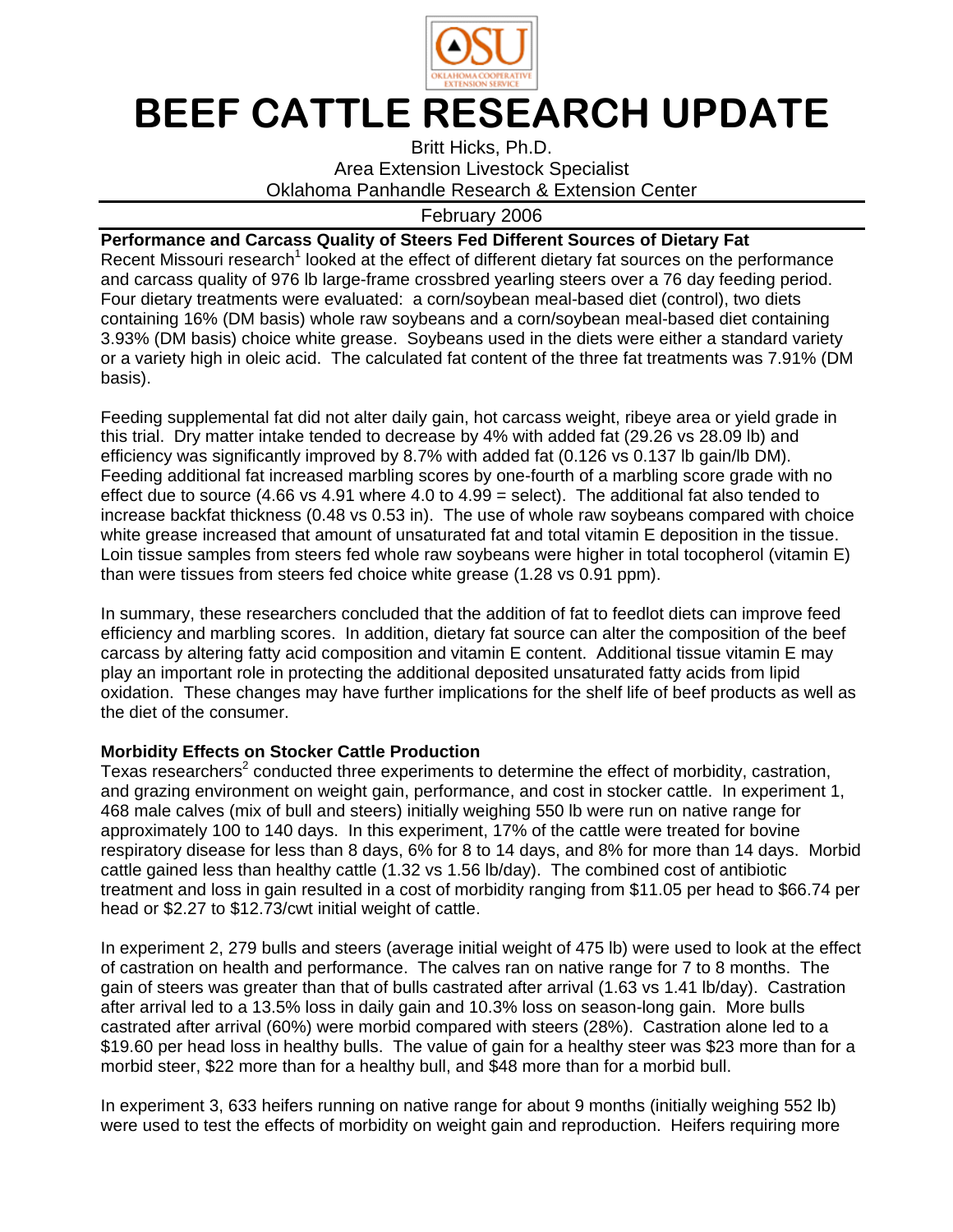than 8 days of antibiotic treatment gained less than healthy heifers (0.68 vs 0.75 lb/day) and had lower pregnancy rates (66 vs 81%). The pregnancy rate of heifers treated less than 8 days was intermediate to the other groups (76%). Pregnancy adjusted gross return per heifer, including antibiotic therapy costs, was \$19.98 less in heifers treated less than 8 days and \$51.57 less for heifer treated more than 8 days compared with healthy heifers.

These experiments illustrate the big impact that castration and respiratory infection have on the productivity and profitability of stocker cattle grazing native pasture.

#### **Feedlot Feed Efficiency**

For many years, it was generally assumed that feedlot feed efficiency (feed to gain ratio) was positively related to feed intake. Based on this theory; the animal that consumes the most, in relation to body weight, gains more and is more efficient. The theory was that the more an animal ate the more energy that was left, after taking care of body maintenance, to meet production. It was also thought that there was little difference in efficiency of utilizing feed for maintenance or gain. However, research<sup>3</sup> has shown that feed conversion ratio is more related to growth, body size, composition of gain and appetite than to the energy required for maintenance. It appears that the beef industry selected for faster, larger animals with increased appetites, but with no improvement in feed efficiency.

A look at recently collected actual feedlot data supports this contention. To determine the relationship of mean feed intake to steer daily gain and efficiency, intake and closeout records from

231 pens of 650 to 750 lb steers (24,426 head) fed in 2004 and 2005 at Hitch Feeders I at Hooker, OK were analyzed. The average initial weight on this group of steers was 704 lb with an average dry matter intake of 20.07 lb, an average daily gain of 3.37 lb and an average feed conversion ratio of 6.01. Figure 1 presents a plot of mean feed intake vs daily gain and feed efficiency of these pens. There is a high positive correlation between intake and gain of 0.72. Linear regression between intake and gain showed that intake explains 52% of the variation in



daily gain ( $r^2$  = 0.52). Whereas, the correlation between intake and feed efficiency is low (-0.14) with regression analysis showing that intake only explains 2% of the variation in feed efficiency. The results of this analysis were very similar to that previously observed in commercial feedlot data collected at Hitch Feeders I in the early 1980's<sup>4</sup>. In this earlier data set, feed intake explained 50% of the variation in daily gain but only 0.9% of the variation in feed efficiency.

Recent research has shown that a better means of evaluating efficiency is by using the concept of residual feed intake (RFI). RFI is defined as the difference between an animal's actual feed intake and its expected intake based on body weight and growth rate. Positive RFI animals eat more than expected in relation to their weight and gain, so they are less efficient. A negative RFI value is better and indicates a more efficient animal. Recent Canadian research<sup>5</sup> studied the relationship of feedlot feed efficiency, performance, and feeding behavior with metabolic rate, digestion, and energy partitioning in beef cattle ranked by RFI.